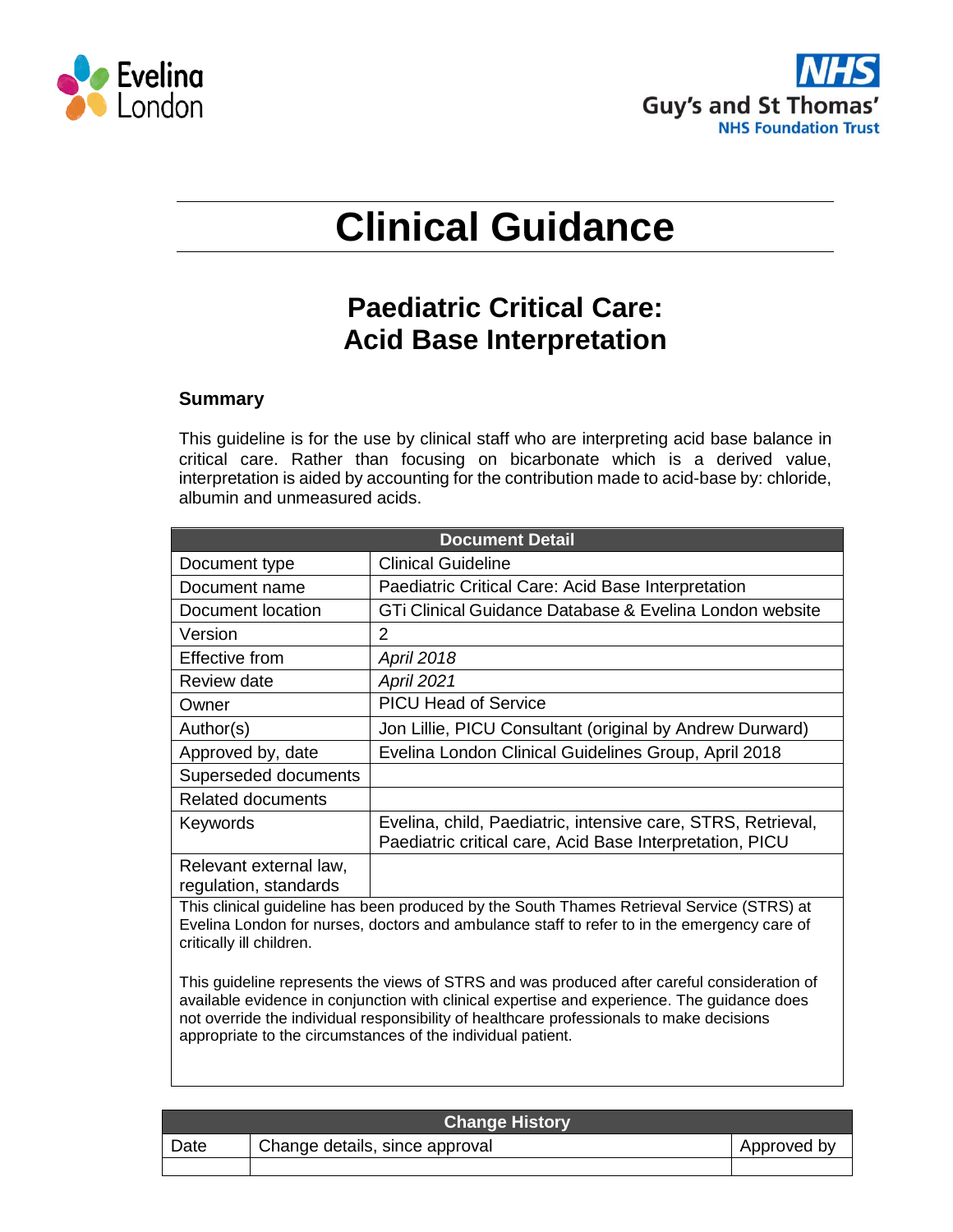# Paediatric Critical Care **Acid base interpretation**



- Traditional teaching relies on Hendersen-Hasselbalch formula that states HCO<sub>3</sub> (metabolic component) and  $pCO<sub>2</sub>$ (respiratory component) can vary independently according to the formula **pH = 6.1 + (HCO3/pCO2 mmHg x 0.003)**
- This assumes bicarbonate is the major and only significant buffer for acidosis.
- In clinical practice the Base Excess is used to "quantify" the magnitude of metabolic component of an acid base derangement. Bicarbonate and base excess are not *directly* measured (they are calculated from pH and pCO**2** so they are always coupled and dependent on these. For this reason they can't be used as direct measures of acid base.
- Both bicarbonate and base excess do not correlate well *in-vivo* with acid base disturbance because they assume all other blood components and electrolytes are normal (Hb, Na, Cl, Albumin) which is rare in sick patients as electrolyte problems are common.
- Stewarts strong ion methodology explains pH changes for all three major buffer systems: 1) carbonic acid (pCO**<sup>2</sup>** bicarbonate), 2) Electrolytes (Na, K, Cl, Lactate, Ca, Mg) and 3) weak acids (albumin and phosphate). Although complex, it can be simplified at the bedside to explain acid base disturbances where electrolyte abnormalities are present and is hence more accurate.

**In Stewarts model, the bicarbonate space has to compete with other negatively charged anions in order to maintain electroneutrality:**

#### **Anion charge = Cation charge**

#### **or**

**Na + K +Ca2+ + Mg2+ = Cl + HCO<sup>3</sup> + lactate + albumin charge.**

- 1. If Cl is very high, bicarb is squeezed into a smaller space (hyperchloraemic acidosis) Figure 1b
- 2. If Cl is very low, bicarb has more space to occupy (hypochloraemic alkalosis) Figure 1c
- 3. If albumin is low, it will allow more space for bicarbonate (low albumin is alkalizing) Figure 1d
- 4. If albumin is high, it will reduce the space bicarbonate has (high albumin is acidifying)
- 5. If an anionic acid is present like lactate or ketones, a low Cl (Figure 1e) or in combination with a low albumin (Figure 1f) may partially buffer acidosis by allowing more space for bicarb to be in. This is common in clinical practice

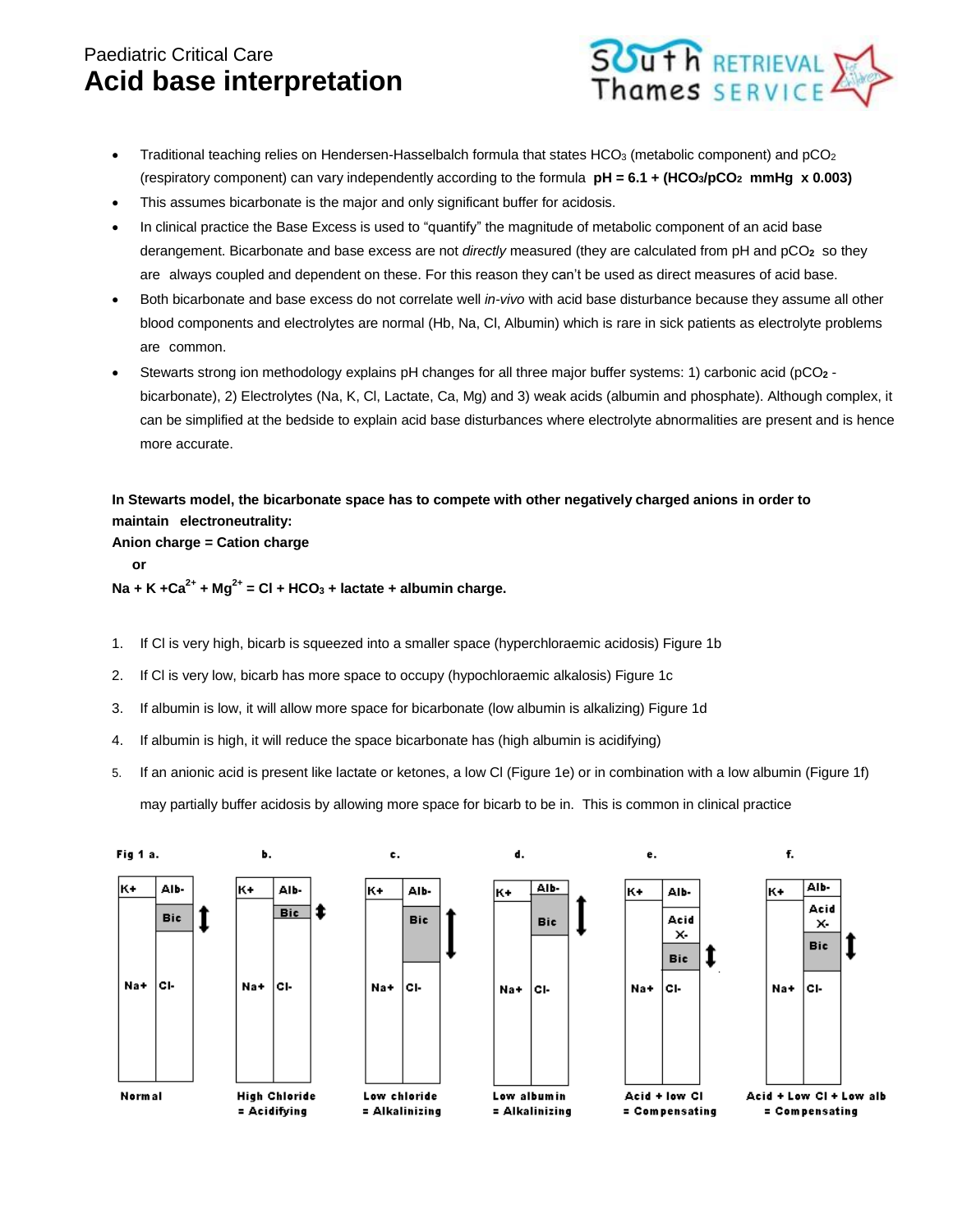#### **ROLE OF CHLORIDE**

#### **1. Chloride to sodium ratio<sup>1</sup>**

Simplistically, Cl must always be interpreted relative to Na. The chloride to sodium ratio (Cl:Na) is easiest way to do this: Normal CI = 106, normal Na = 140 so CI:Na = 0.75 or CI is 75% of Na (range 72-80%)

- **Cl is frankly acidifying if Cl > 80% of Na**
- **Cl is frankly alkalinizing if Cl < 72% of Na**

All these cases demonstrate hyperchloraemia as an acidifying force regardless of absolute chloride (it's the relationship with Na that's important) Cl 115 and Na 140 or Cl 107 and Na 130 or Cl 135 and Na 160.

(DO NOT CORRECT CHLORIDE FOR BODY WATER: it gives false values because Cl and Na do not distribute equally between ICF and ECF)

#### **2. Partitioning base deficit for chloride and sodium (BEcl) 2**

The effect of chloride and sodium on the base excess can be simplified to the following formula:

#### **Base excess due to chloride and sodium = Na – Cl – 32**

If Base excess = **-10 mEq/L**, Na = 140, Cl = 113, then chloride accounts for 140 – 113 -32 = **- 5 mEq/L**

I.e. Chloride is acidifying by 5 mEq/L or 50% of the base excess (the remaining 5mEq/L could be explained by other anionic acids (e.g. lactate, acids broken down from glycocallyx in sepsis)

#### **EFFECT OF ALBUMIN**

 Albumin is a weak acid and has a charge in mEq/L of about 25% of the concentration in g/L (i.e. 40g/L has a charge of about 10mEq/L). The effect of albumin can be simplified by the following formula:

#### **Albumin effect on base excess = (42 – Albumin g/L) x 0.25** = **+ mEq/L**

For example, if albumin is low at 32 g/L, the base excess will be increased by the alkalinizing effect of low albumin by: **Albumin effect base excess: (42 – Albumin g/L) x 0.25** = 42 – 32 x 0.25 = **+ 2.5 mEq/L** (low albumin is therefore alkalinizing)

- **Rule of thumb:** Every 10 g/L fall of albumin will increase the base excess by 2.5 mEq/L.
- **The anion gap** is also falsely lowered by low albumin. To correct the anion gap for low albumin: Corrected anion gap = anion gap +  $(42 -$  Albumin g/L) x 0.25

#### **UNMEASURED ANIONS**

- Acids are usually present as acidifying anions (e.g. lactate or ketones). As they are not routinely measured, their presence can be inferred by a raised anion gap (>16 where AG is Na + K – Cl – Bic) once corrected for albumin
- Alternatively the effect of "unmeasured anions" can be quantified by the partitioned base excess by the difference between all known components of base excess (albumin and chloride) form the total base excess:  $Base Excess$ <sub>UNMEASURED</sub> =  $SBE - BE$ <sub>CHLORIDE</sub> -  $BE$ <sub>ALBUMIN</sub>
- Because Cl falls as a compensatory phenomenon, a low Cl:Na ratio with acidosis (<0.74) usually indicates the presence of large amounts of unmeasured acids. Conversely a very high Cl:Na ratio > 0.85 excludes other acids like lactate as cause of an acidosis. When hyperchloraemia co-exists with other acids like lactate the Cl:Na ratio is usually in between 0.74 and 0.80.

#### **FULL STEWART EQUATIONS**

The full Stewart equations can be used accurately quantify all the above components. They are not provided here as they are complex and require multiple calculations. The above formulas are simple bedside approximations